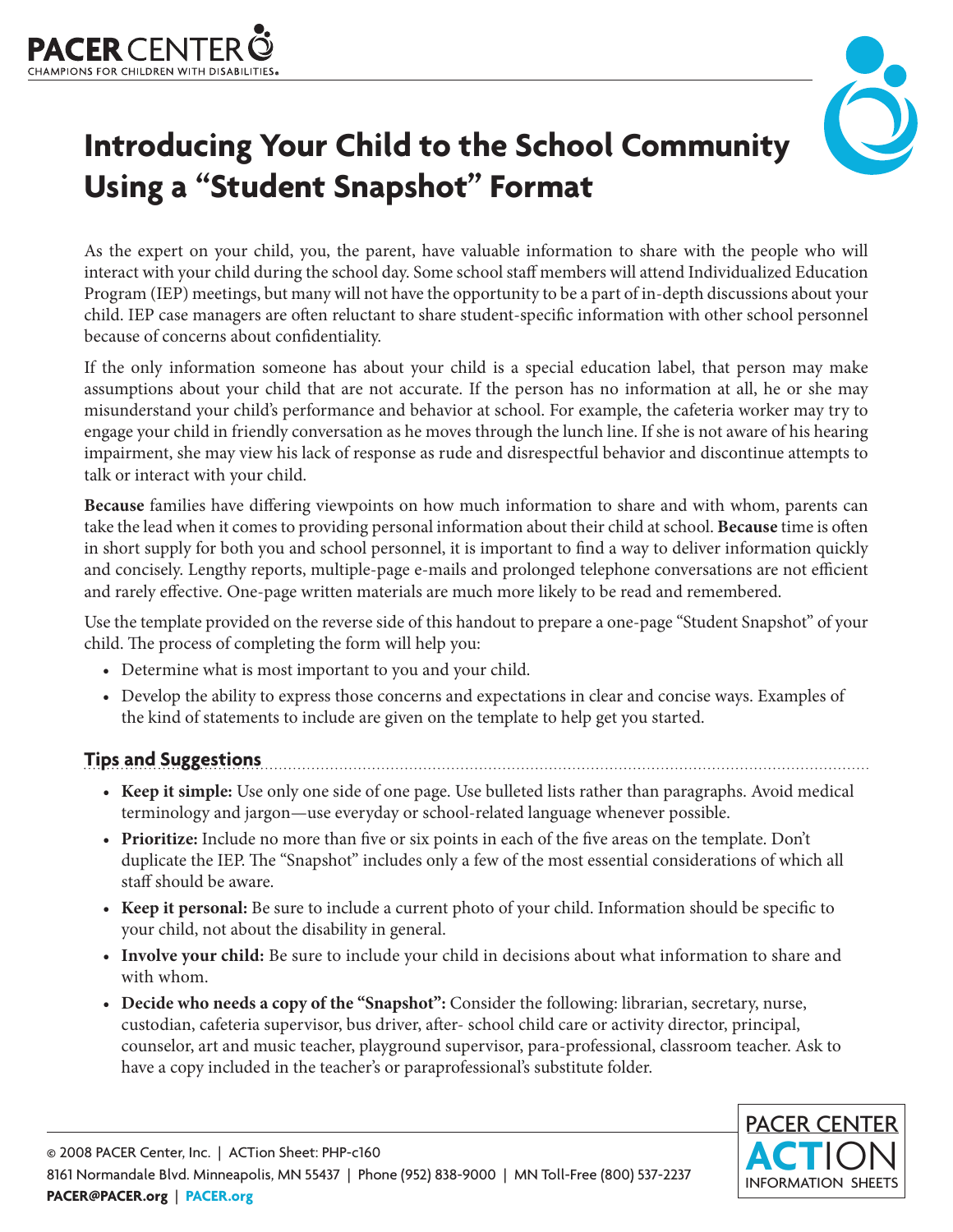• **Distribute the "Student Snapshot":** Provide a copy when you introduce your child and yourself to school staff at back-to-school activities. Distribute to the IEP team at the annual IEP meeting. Provide a copy when there is a change in personnel working with your child.

## **Introducing Joe Smith**

#### **Joe Smith at a Glance**

**Current Interests:** Spongebob Squarepants©, playing the drums, Twins' baseball

**Likes:** Computers, electronics, art and media materials

**Dislikes:** Noisy environments, touching or tasting unfamiliar foods **Motivated by:** Coaching style: setting and reaching goals, "high fives," humor (good-natured teasing); social interaction; grades and awards

**Turned off or discouraged by:** Stern or angry responses, being singled out publicly

#### **Joe's Strengths to Build Upon**

- Good auditory memory; learns best by listening
- Musical: rhythm, rhyme and melodies reinforce learning
- Cooperative: works well in teams or small groups
- Understands limits: able to follow rules
- Uses laptop computer independently
- Supportive and involved family

#### **Joe's Challenges and Ways to Address Them**

- No hearing in left ear: Speakers need to sit, stand, and walk on his right side.
- Younger developmental age: Close adult supervision needed for vulnerability and safety, especially during unstructured times like recess, lunch , and hall passing times
- Poor fine motor skills: Needs extra time, adapted materials, and some personal assistance for writing or drawing and self-help activities.
- Poor large muscle coordination and balance: Needs extra time and more space going up and down stairs and moving through halls

#### **Our Long-range School Goals for Joe:**

- To participate as much as possible in school with the people with whom he will live in the community as an adult (regular education peers)
- To reach his potential in basic skill areas: reading, math, written language
- To develop age-appropriate behavior and social skills
- To learn what he has to offer others and to feel a responsibility to make a contribution
- To increase his attention span and tolerance for mentally and physically challenging activities

#### **Our Focus for Joe this School Year:**

- To make measurable progress in reading, especially decoding
- To learn appropriate conversational skills with peers
- To make a friend with whom to connect outside of school